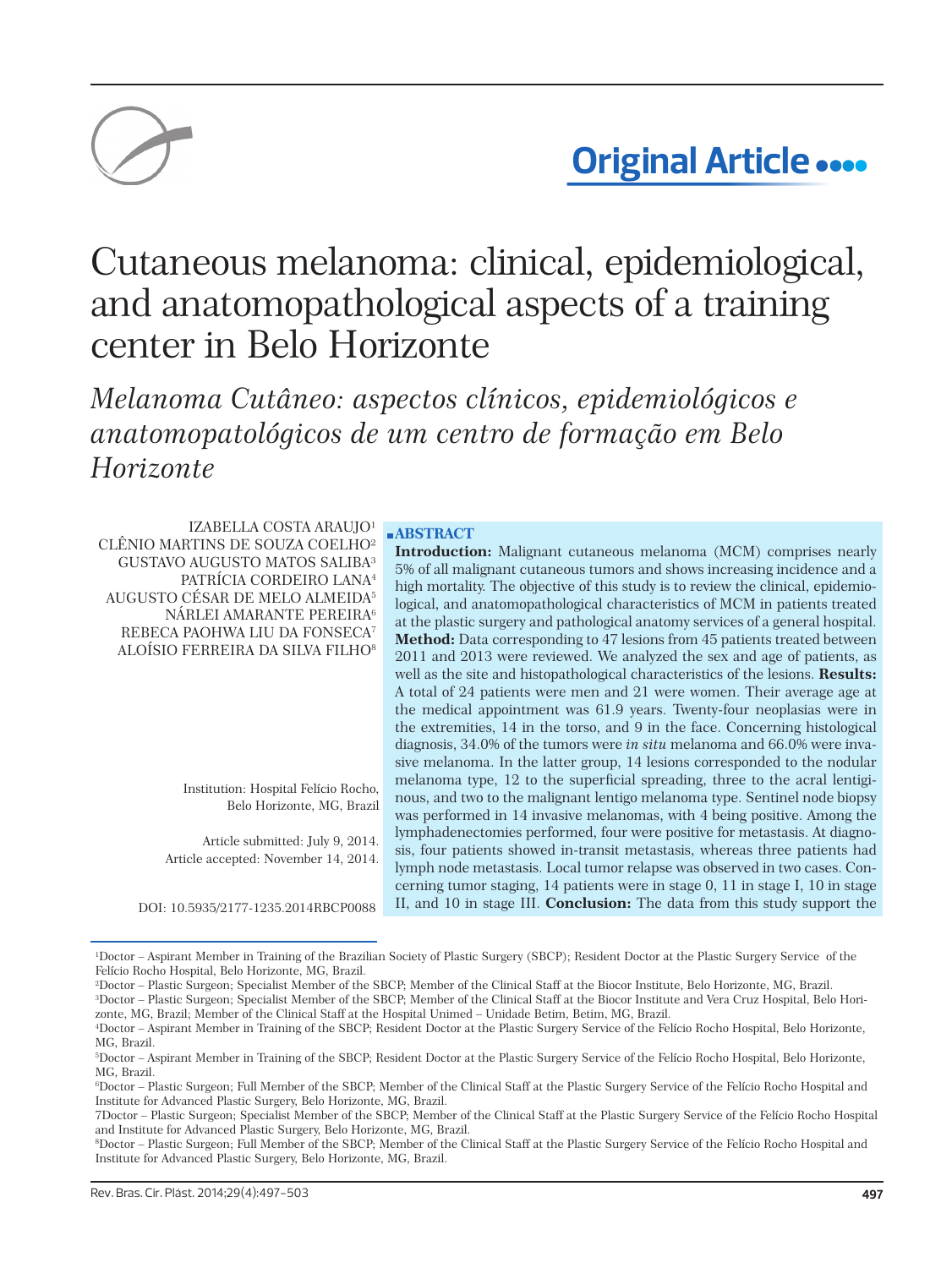findings described in the literature. Early diagnosis and surgical treatment remain the best way to increase survival.

**Keywords:** Melanoma; Malignant melanoma; Epidemiology.

## **RESUMO**

**Introdução:** O melanoma cutâneo maligno (MCM) constitui cerca de 5% dos tumores cutâneos malignos e apresenta crescente incidência e alta letalidade. O objetivo deste estudo é rever as características clínicas, epidemiológicas e anatomopatológicas do MCM em pacientes tratados nos serviços de Cirurgia Plástica e Anatomia Patológica de um hospital geral. **Método:** Dados de 45 pacientes, correspondendo a 47 lesões, tratados entre 2011 e 2013, foram revisados. Estudou-se: gênero e idade dos pacientes, localização e características histopatológicas das lesões. **Resultados:** Vinte e quatro pacientes eram do gênero masculino e 21 do feminino. A média de idade à consulta foi de 61,9 anos. Vinte e quatro neoplasias localizaram-se nas extremidades, 14 acometeram o tronco e nove a face. Quanto ao diagnóstico histológico, 34,0% dos tumores consistiu-se em melanoma in situ e 66,0% em melanoma invasor. Neste grupo, 14 lesões correspondiam ao tipo nodular, 12 ao extensivo superficial, três ao acral lentiginoso e dois ao lentigo maligno. A biópsia de linfonodo sentinela foi realizada em 14 melanomas invasores, com positividade em quatro procedimentos. Dentre as linfadenectomias realizadas, quatro mostraram-se positivas para metástase. No momento do diagnóstico, quatro pacientes apresentavam metástase em trânsito e três com metástase linfonodal. Recidiva tumoral local foi verificada em dois casos. Em relação ao estadiamento, 14 pacientes encontravam-se no estádio 0, 11 no I, 10 no II e 10 no III. **Conclusão:** Os dados deste estudo corroboram os achados da literatura. O diagnóstico e tratamento cirúrgico precoce permanecem o melhor caminho para o aumento da sobrevida.

**Descritores:** Melanoma; Melanoma maligno; Epidemiologia.

## **INTRODUCTION**

Neoplasia occurs when a group of cells change their normal mechanisms of growth, and multiply regardless of tissue or organ structural and normal aspects<sup>1</sup>. Melanoma results from the transformation of a melanocyte, and therefore, may occur in any region where these cells are present<sup>2</sup>.

Malignant cutaneous melanoma (MCM) comprises nearly 5% of all malignant cutaneous tumors and shows increasing incidence and a high mortality 3. MCM is responsible for most skin cancer deaths<sup>4</sup>. For 2012, The Brazilian National Cancer Institute estimated that there were 3070 new cases in men, with 290 reported in the state of Minas Gerais, and 3060 cases in women, with 240 in Minas Gerais<sup>5</sup>.

 The condition occurs more frequently in persons with Fitzpatrick phototypes I and II, a history of ultraviolet exposure, and a greater genetic predisposition, being mainly observed in adults from 20 to 50 years old. Women are more affected below 40 years of age, whereas men above 50 years<sup>6</sup>.

 The survival rate of patients with MCM has been gradually increasing in recent years. For each decade, since 1940, a 10% increase in the 5-year survival rate was observed<sup>6</sup>. This may be due to early diagnosis and public health education programs, such as the mnemonic ABCDE (A: asymmetry of the lesion; B: borders, irregular; C: color, variegated; D: diameter >6 mm; and E: evolving of the lesion over time)

**498**

and use of sun protectors. In the last 20 years, the proportion of early-stage tumors being removed was higher<sup>6</sup>. Even with the development of new therapies, early detection and prevention remain the key factors in decreasing the mortality of MCM5 .

## **OBJECTIVE**

The objective of this study is to review the clinical, epidemiological, and anatomopathological aspects of cutaneous melanoma, in patients treated at the plastic surgery and pathological anatomy departments in a general hospital.

#### **METHOD**

Data corresponding to 47 lesions from 45 patients treated from February 2011 to May 2013 were reviewed retrospectively, with the aim of determining the clinical, epidemiological, and anatomopathological aspects of cutaneous melanoma. The following characteristics were assessed: sex and age of patients, tumor staging and location, histological type and subtype, Breslow rate, and Clark level. Also, the results of sentinel lymph node (SLN) biopsies and lymphadenectomy were quantified. In-transit or local regional metastases, lymph node involvement, and multiple lesions or relapses were also analyzed.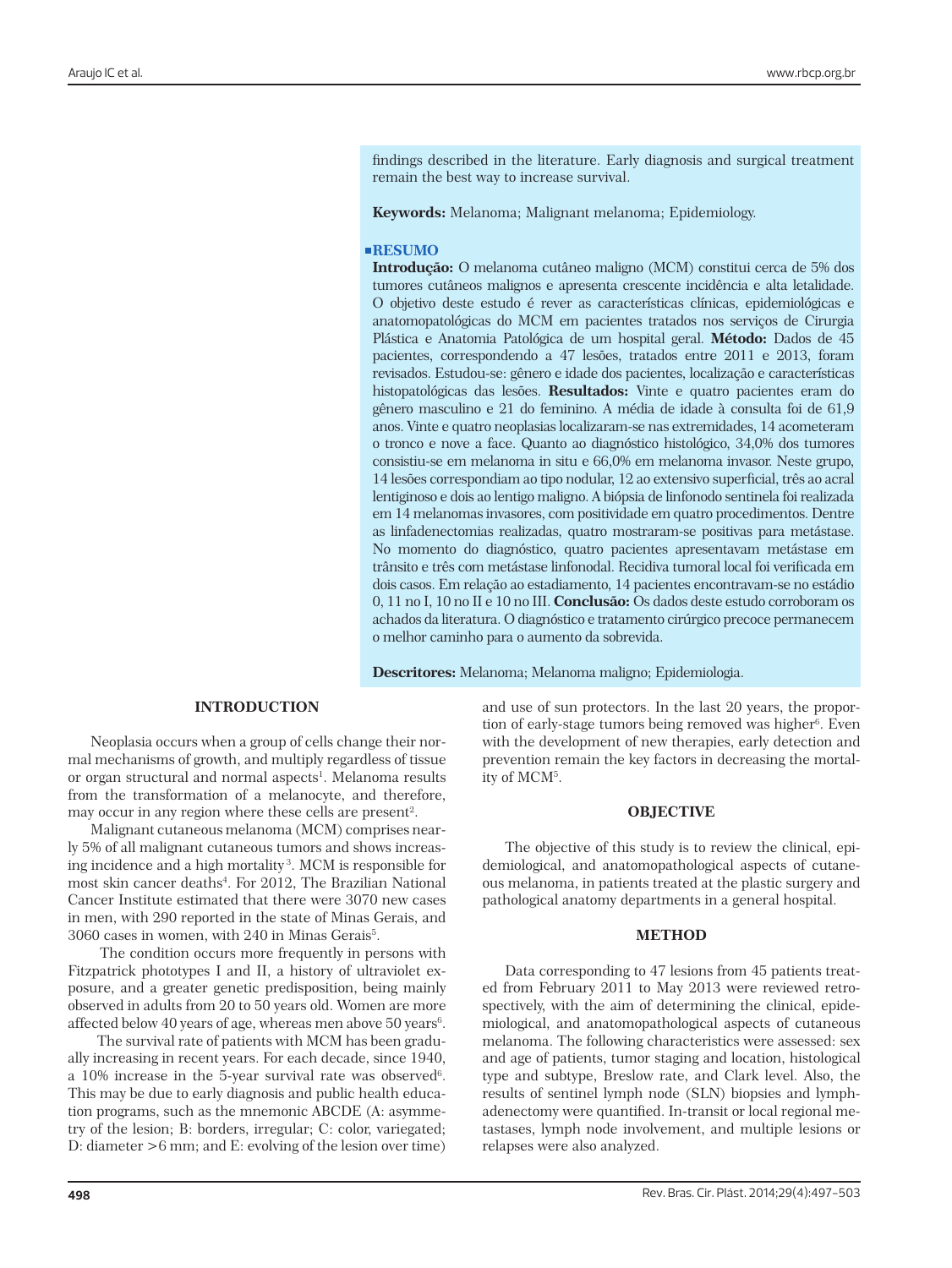Forty-four patients were subjected to surgery and subsequently followed in the postoperative period at the Plastic Surgery Clinic of the Felício Rocho Hospital (Belo Horizonte, MG, Brazil). One patient was treated in a different clinic at the same hospital; however, the surgical specimen was examined at the pathological anatomy department of that same institution. Postoperative monitoring during outpatient visits was performed with the following frequency: quarterly during the first two years, four-monthly in the third year, six-monthly in the fourth and fifth years, and annually from the sixth year onward. In cases of invasive melanoma, the patients were monitored every 6 months with determination of alkaline phosphatase, gamma-glutamyltransferase, and lactic dehydrogenase, as well as chest radiography.

All patients were submitted to the surgical resection of lesions. The resected tissues were sent for histological evaluation, including hematoxylin-eosin staining. The excisional biopsies to determine diagnosis were carried out with surgical margins of 1–2 mm. For surgical treatment of the primary lesion of the MCM, in the local excision performed to extend the lateral margins, we used parameters (see Table 1) according to the thickness of neoplasia7,8.

**Table 1.** Determination of lateral extended surgical margins according to the thickness of the MCM.

| Tumor thickness | Surgical margin |
|-----------------|-----------------|
| In situ         | $0,5-1,0cm$     |
| Until 1cm       | 1,0cm           |
| Above 1cm       | 2,0cm           |

The deep margin was determined through insertion of all underlying subcutaneous tissue.

The data were entered in a Microsoft Office Excel spreadsheet (Microsoft, 2013). Graphics were created by using the software Microsoft Office PowerPoint (Microsoft, 2013).

The literature related to the topic was searched in the PubMed database with the following used as keywords and descriptors: *melanoma*, *melanoma maligno*, *epidemiologia*, *malignant melanoma*, and *epidemiology*.

## **RESULTS**

Twenty-four patients (53.3%) were men and 21 (46.7%) were women, with the male/female ratio being 1.14. (Figure 1).



**Figure 1.** Distribution of patients with malignant cutaneous melanoma according to sex.

 The age of patients at the time of surgery varied from 24 to 93 years, with an average age of 61.9 years. Nearly 70% of lesions occurred between the fifth and eight decades of life. The peak age of incidence occurred between 60 and 69 years, and 80 and 89 years (Figure 2).



**Figure 2.** Distribution of patients with malignant cutaneous melanoma according to age group.

 Among a total of 47 neoplasias, 24 (51.1%) affected the extremities, 14 (29.8%) affected the torso, and 9 (19.1%) affected the face (Figure 3).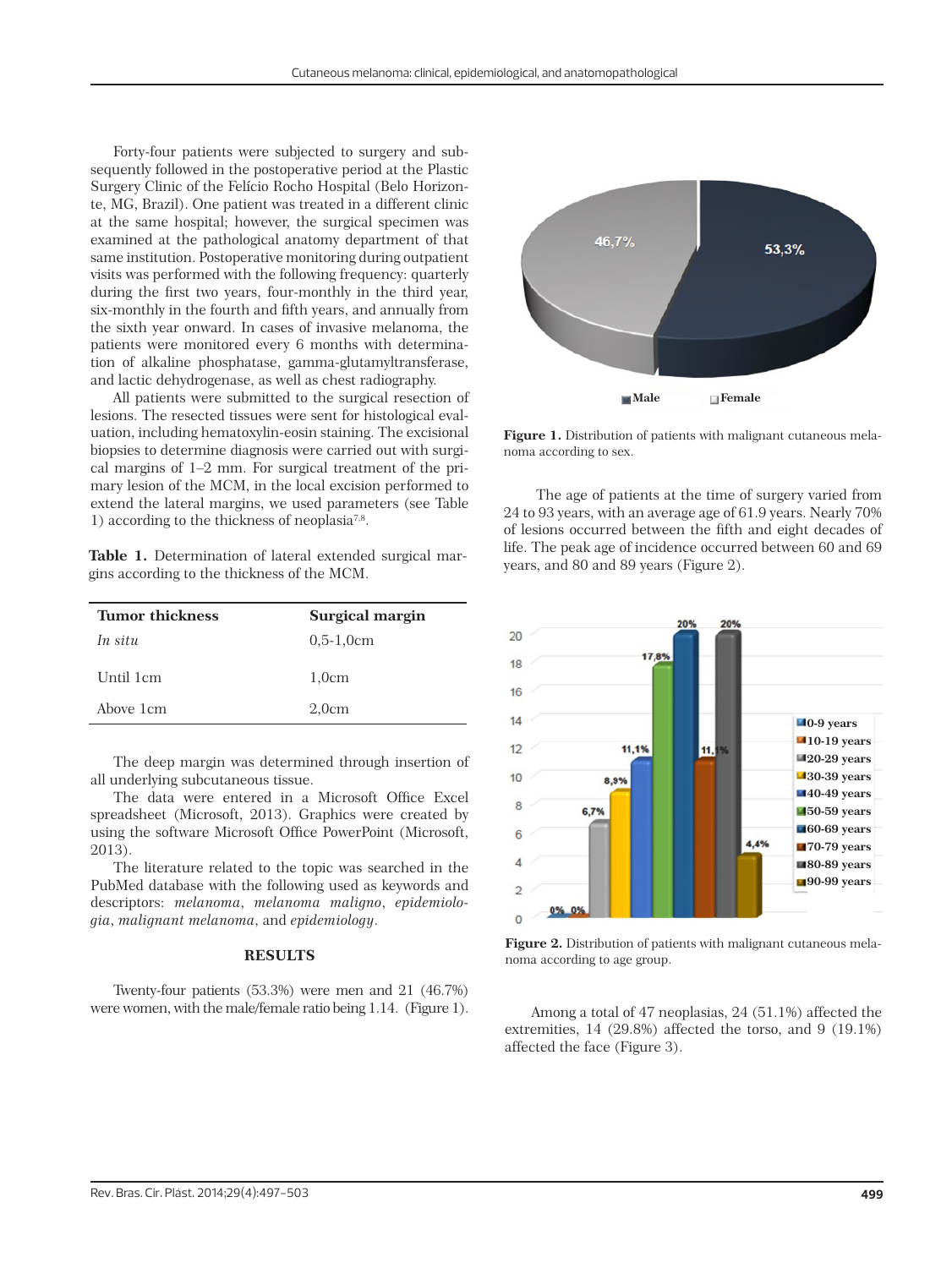

**Figure 3.** Distribution of patients with malignant cutaneous melanoma according to lesion site.

Concerning the histological diagnosis, 16 lesions (34.0%) comprised *in situ* melanoma and 31 (66.0%) invasive melanoma (Figure 4).



Figure 4. Distribution of lesions in patients with malignant cutaneous melanoma according to histological diagnosis.

 The data of the patients with *in situ* melanoma (15 patients and 16 tumors) revealed a predominance of men (66.7%), with a male/female ratio of 2.0, and average age of 61.3 years. At the moment of diagnosis, 60% of women were in their fifth decade and 40% of men were in their sixth decade of life. The neoplasias were located in the extremities (43.8%), torso (37.5%), and face (18.7%) (Figure 5).



**Figure 5.** Distribution of lesions according to the location of in situ melanomas.

On the other hand, in patients with invasive melanoma (30 patients and 31 lesions), no significant sex preponderance was observed, with a male/female ratio of 0.88, and an average age of 62.2 years. Most women (56.1%) had their diagnosis between the fourth and sixth decades of life; whereas among men, 64.3% had their diagnosis between the sixth and eight decades of life. Concerning tumor location, 54.8% of neoplasias were found in the body extremities, 25.8% in the torso, and 19.4% in the face (Figure 6).



Figure 6. Distribution of lesions according to location of invasive melanomas.

Concerning histological subtypes, 14 tumors (45.2%) were nodular, 12 (38.7%) were superficial spreading, 3 (9.7%) were acral lentiginous, and 2 (6.4%) were malignant lentigo melanomas (Figure 7). The average age of patients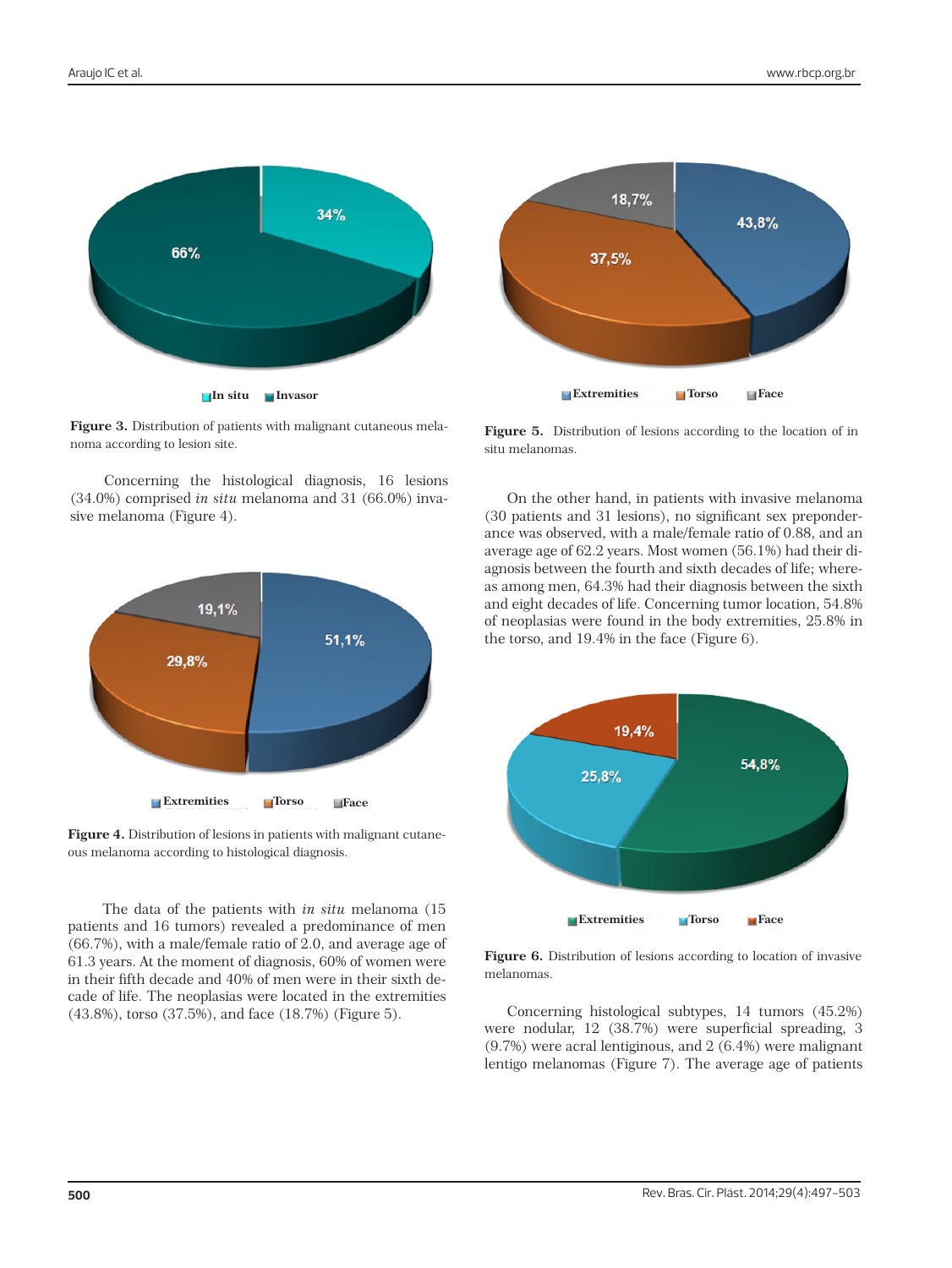

**Figure 7.** Distribution of lesions according to histological type of invasive melanomas.

with each of these subtypes was 57.6, 64.7, 65.3, and 87.5 years, respectively. Concerning the histopathological characteristics of the melanomas reported in the literature, the Breslow rate was reported to vary from 0.1 to 17 mm, with an average of 1.73 mm. One (3.3%) tumor was classified as Clark level I, 9 (30.0%) as level II, 3 (10.0%) as level III, 11 (36.7%) as level IV, and 6 (20.0%) as level V (Figure 8).



Figure 8. Distribution of lesions according to Clark levels of invasive melanomas.

 SLN biopsy was indicated in case of an anatomopathological finding associated with a Breslow rate >0.75 mm, which corresponded to 14 of the 31 neoplasias (45.2%) of the invasive melanomas. In one case, characterized by the presence of an acral lentiginous melanoma, this procedure

was performed in a lesion with a Breslow rate of 0.1 mm. Ten (71.4%) sentinel lymph nodes were negative, whereas four (28.6%) were positive for metastasis (Figure 9); among these, three (75.0%) required lymphadenectomy.



**Figure 9.** Distribution of sentinel lymph node biopsies according to the presence of metastases in invasive melanomas.

Seven lymphadenectomies were performed during the study period. Among these, four (57.1%) were performed because of a previous positive SLN. The remaining three (42.9%), which corresponded to 10% of the total of patients with invasive melanoma, were performed because of the involvement of the lymph node, and a previous SLN was not required. From the four lymphadenectomies performed after the positive SLN, one (25%) showed a positive result on the lymph nodes dissected. In the lymphadenectomies performed without requiring a previous SLN, all patients had a positive anatomicopathological result, thus corresponding to 100% of cases.

 At diagnosis, four (13.3%) patients showed in-transit metastasis that were positive in the SLN, and three (10.0%) showed local regional metastases affecting the lymph node chains of the drainage site. Two (4.4%) patients had multiple lesions: one with a nodular melanoma in the scalp, and another in the posterior thorax; moreover, one patient had a superficial spreading melanoma at the right pectoralis, and another patient had *in situ* melanoma in the left leg. In two (4.4%) patients, a local tumor relapse was observed. One patient showed an *in situ* melanoma recurrence at the presternal region 4 months after the initial surgery, and one female patient developed an *in situ* melanoma at the site adjacent to the scar of the nodular melanoma resection in the left arm, which was performed 3 years before.

 Concerning the staging of cutaneous melanoma, 14 patients (31.1%) were in stage 0, 11 (24.5%) in stage I, 10 (22.2%) in stage II, and 10 (22.2%) in stage III. None of the patients were found to be in stage IV (Figure 10).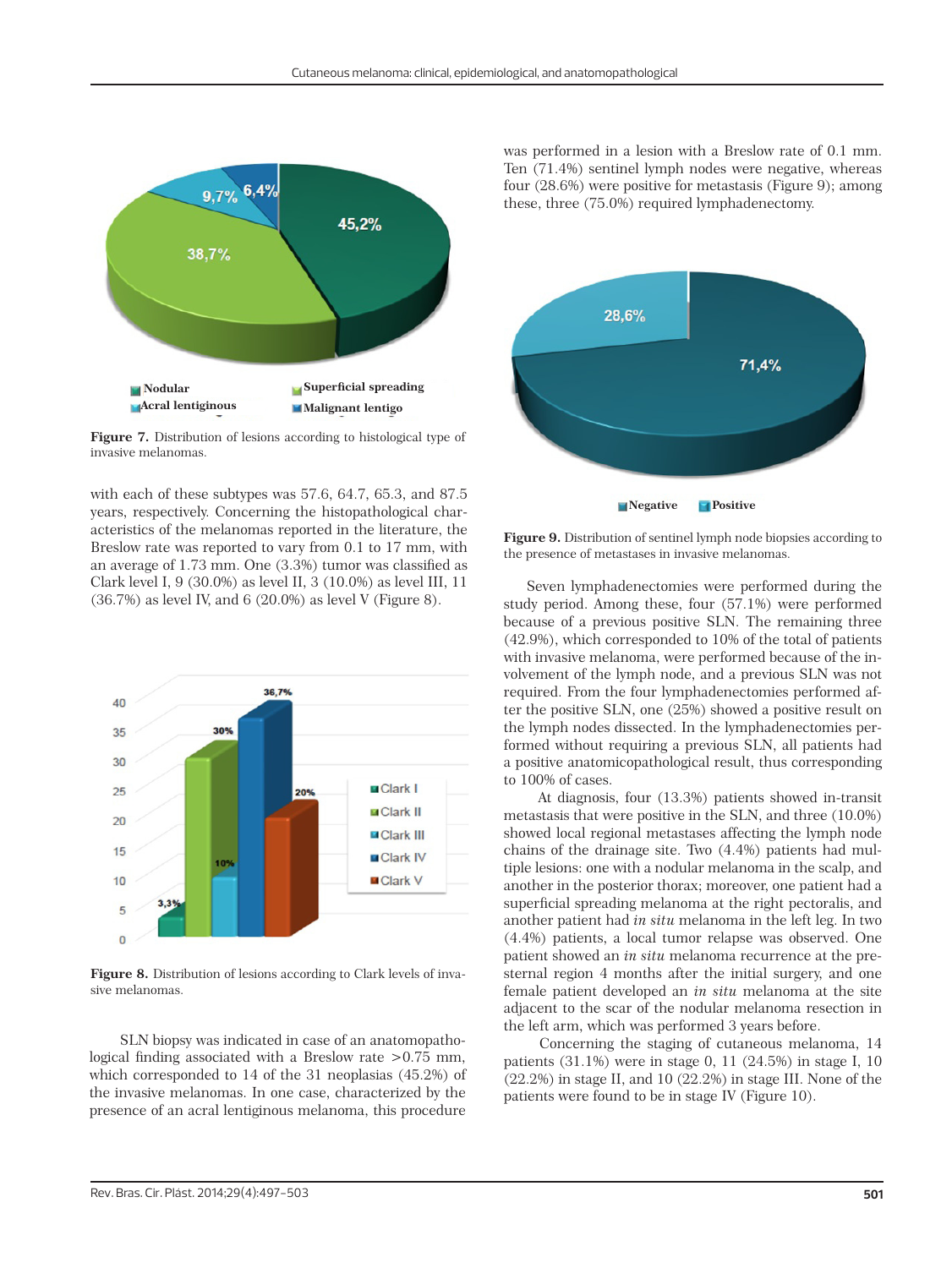

**Figure 10.** Distribution of patients according to the stage of malignant cutaneous melanoma.

## **DISCUSSION**

MCM comprises nearly 5% of the malignant cutaneous tumors, and shows increasing incidence and a high mortality<sup>3</sup>.

 This neoplasia was found to be predominant in white Caucasian men, and in people living close to the equator<sup>9-11</sup>.

Although each histological type has a predilection site in the body, the chest in men and the extremities in women remain the most involved areas in cases of neoplasia12, a fact that is supported in this article, as 48% of tumors in men were found in the torso and 72.8% of lesions found in women were in the extremities. Other relevant risk factors include socioeconomic level, sun exposure as a modifiable risk factor, and local latitude of the living area<sup>4,13</sup>.

 In our study, 45.2% of tumors were of the nodular subtype, 38.7% were superficial spreading melanoma, 9.7% were acral lentiginous, and 6.4% were malignant lentigo melanomas; these data support the information described in the literature<sup>4,14</sup>, as superficial spreading melanoma comprises the most common subtype, with a frequency up to 70%, followed by the nodular type with 15% frequency, then the acral lentiginous type with 5–10%, and finally the malignant lentigo type with a frequency of 4–15%. Other variations were also described according to the tumor type: superficial spreading melanoma affects diverse anatomical sites and age group around the fourth decade of life, whereas acral lentiginous melanoma shows predominance in the palms of the hands, sole of the foot, and subungual regions, affecting patients at the sixth decade of life. Malignant lentigo melanoma, in turn, involves mainly the face, affecting the age group from the seventh decade of life. Finally, nodular melanoma may affect any location, being predominant between 40 and 50 years of age. With the exception of superficial spreading melanoma, which affects patients with an average age of 64 years, all the remaining melanoma subtypes described in the assessed articles were associated with age groups similar to those in this study<sup>3,15</sup>.

The Felício Rocho Hospital has a tertiary level of health care, and a comprehensive and multidisciplinary approach to the treatment of patients with MCM, owing to its specialist departments of plastic surgery, nuclear medicine, radiotherapy, and oncology. Therefore, it is a state reference hospital for the treatment of the condition. Thus, patients directed to the plastic surgery clinic for the evaluation of skin lesions have a diverse profile when compared with the general community; that is, their lesions look atypical and, therefore, are difficult to diagnose. Nodular melanoma is included among these lesions, in which the visual characteristics do not correspond to the requirements described in the ABCDE mnemonic, justifying the striking differences found among the nodular melanomas in the present case series.

 In 1977, Donald Morton proposed the SLN biopsy for the first time as an essential procedure to assess patients with invasive melanoma, with the aim of preventing unnecessary lymphadenectomies<sup>16</sup>. In the present article, SLN was indicated as a result of an anatomicopathological finding corresponding to a Breslow rate >0.75mm, which corresponded to 45.2% of neoplasias whose histological diagnosis revealed an invasive melanoma. Moreover, 28.6% of the lymph nodes were positive for metastasis, a result very similar to a study from 1999 that demonstrated a rate of 26% of positive sentinel lymph nodes $16,17$ .

 We observed a close relation between tumor resection margins and local recurrence of the MCM. The local recurrence, characterized by the development of a new lesion with a distance up to 2 cm of the initial scar, was strongly associated with excisions performed with narrower margins. The determination of the margin to be extended depends on the tumor thickness, according to the guidelines from the Brazilian Melanoma Group and the Brazilian Ministry of Health, and its correct performance is of utmost importance for the successful treatment of this condition<sup>7,8</sup>. The presence of only two (4.4%) local relapses in this series of cases demonstrated the relevance of using those criteria in the management of MCM.

 A gradual increase in the diagnosis of melanoma in all of its histological subtypes has been observed in the last few years<sup>4,13</sup>. This increase is in part due to improved education of the population concerning the disease, and in part due to the increase in the absolute value of skin neoplasias<sup>18</sup>. In the United States, an increase of  $6.4:100,000$  to 16:100,000 cases of MCM were observed between 1973 and 1996, which is equivalent to an estimated increase of 120%, despite an expected annual increase of 4.3%19. It is assumed that 10–21% of MCM cases in the United States are underestimated every year owing to the lack of notifications<sup>20</sup>.

 MCM has a higher mortality rate compared with other skin conditions, being responsible for three-fourth of all deaths20. Currently, a 40% increase in the mortality rate is observed, with 50% occurring in men and 20% in women.